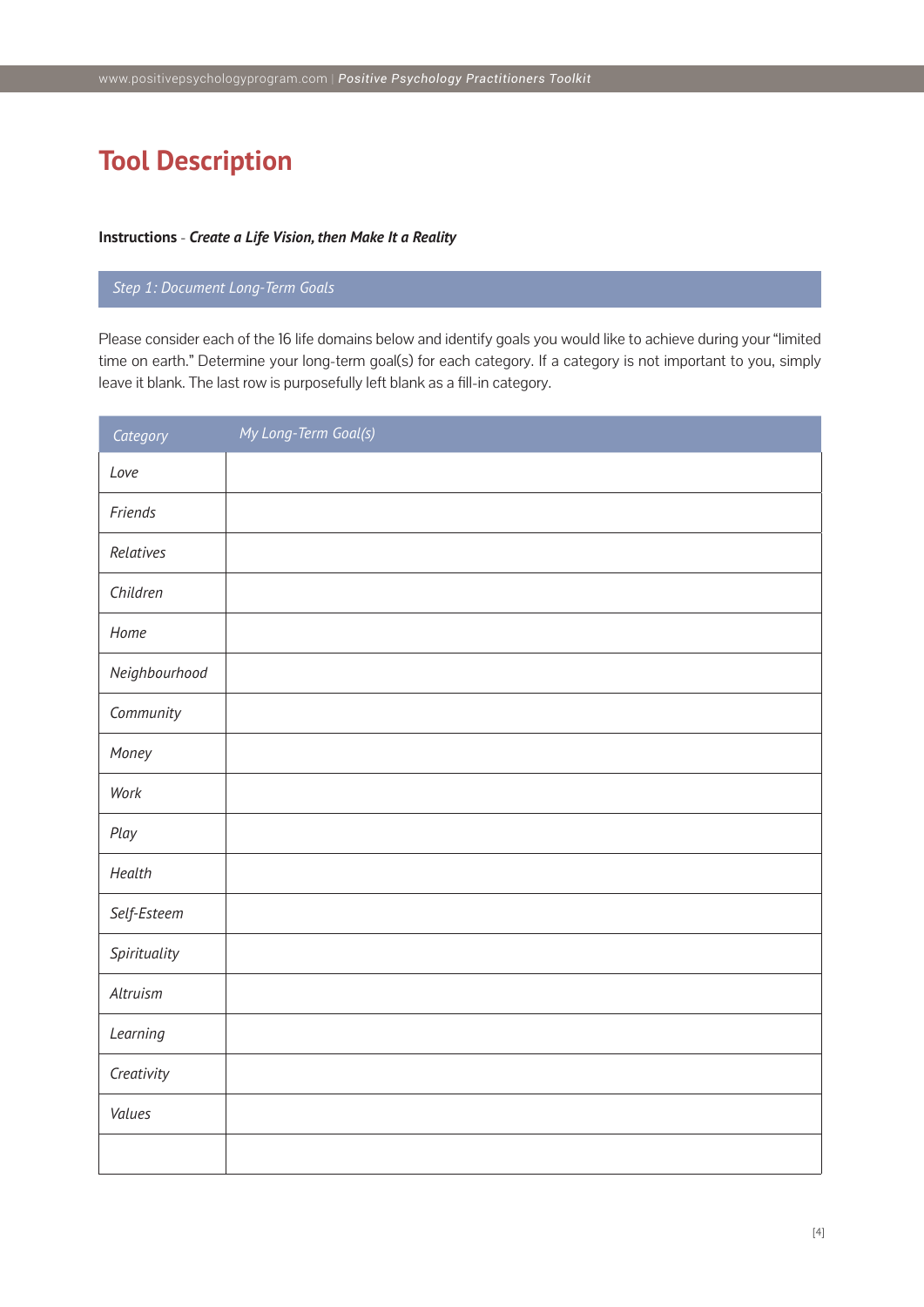# *Step 2: Short & Medium-Term Goals*

Determine short and medium-term goal(s) for each category in the chart below to support the long-term goals becoming a reality.

| Category  | My Short & Medium-Term Goals |
|-----------|------------------------------|
| Love      | Short-term:                  |
|           | Medium-term:                 |
| Friends   | Short-term:                  |
|           | Medium-term:                 |
| Relatives | Short-term:                  |
|           | Medium-term:                 |
| Children  | Short-term:                  |
|           | Medium-term:                 |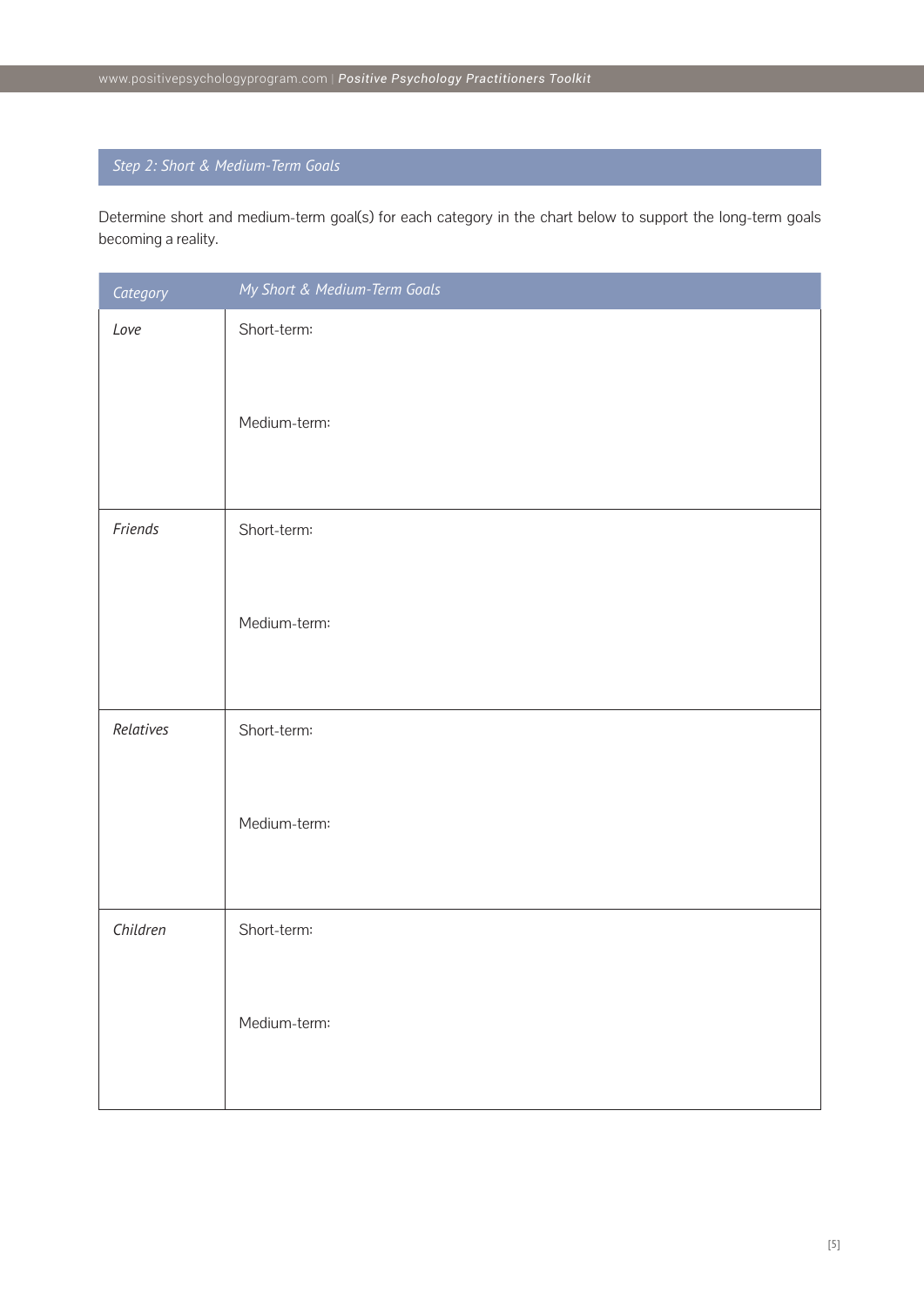| Home          | Short-term:  |
|---------------|--------------|
|               | Medium-term: |
| Neighbourhood | Short-term:  |
|               | Medium-term: |
| Community     | Short-term:  |
|               | Medium-term: |
| Money         | Short-term:  |
|               | Medium-term: |
| Work          | Short-term:  |
|               | Medium-term: |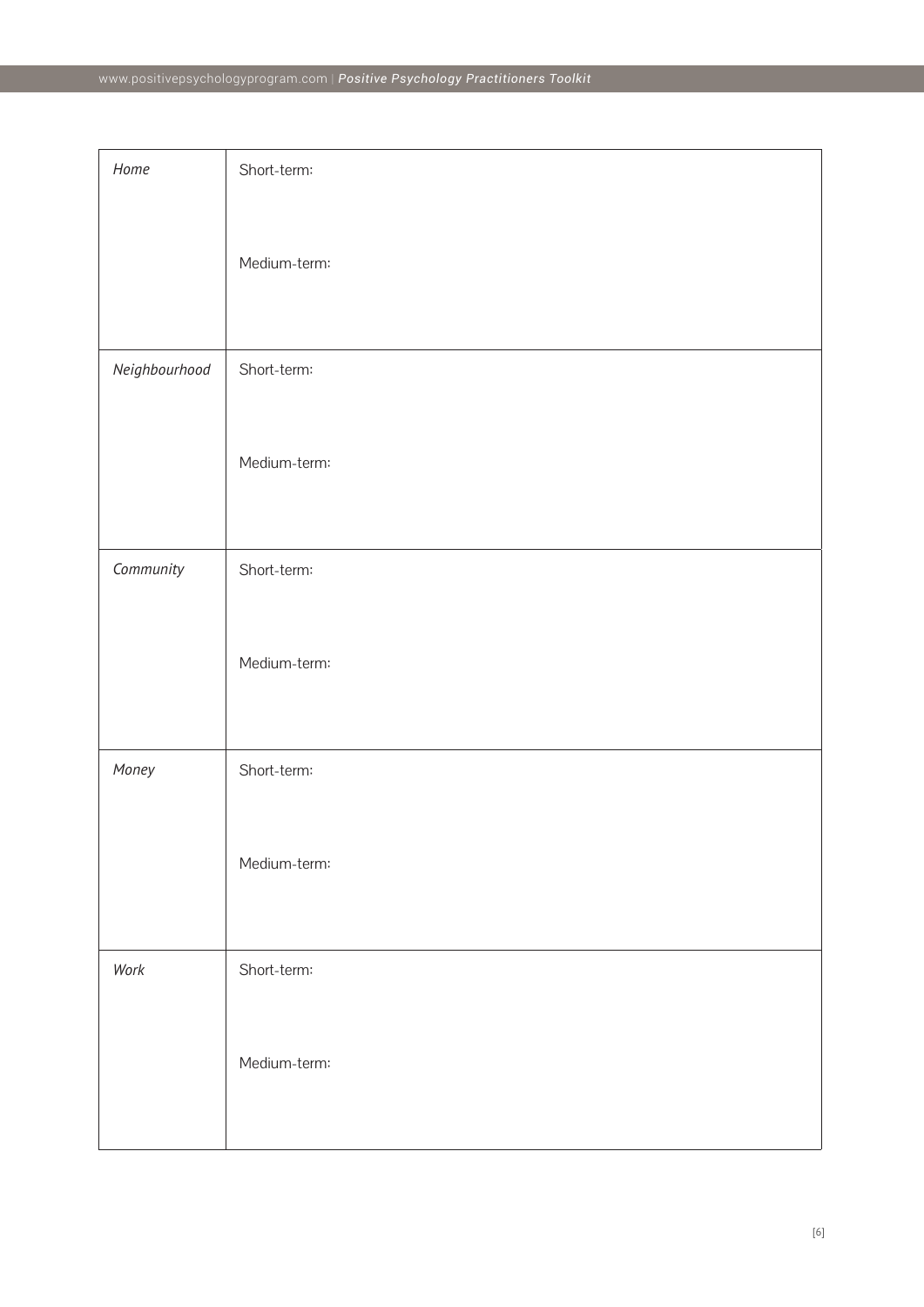| Play         | Short-term:  |
|--------------|--------------|
|              |              |
|              | Medium-term: |
|              |              |
| Health       | Short-term:  |
|              |              |
|              | Medium-term: |
|              |              |
| Self-Esteem  | Short-term:  |
|              | Medium-term: |
|              |              |
|              |              |
| Spirituality | Short-term:  |
|              | Medium-term: |
|              |              |
|              |              |
| Altruism     | Short-term:  |
|              | Medium-term: |
|              |              |
|              |              |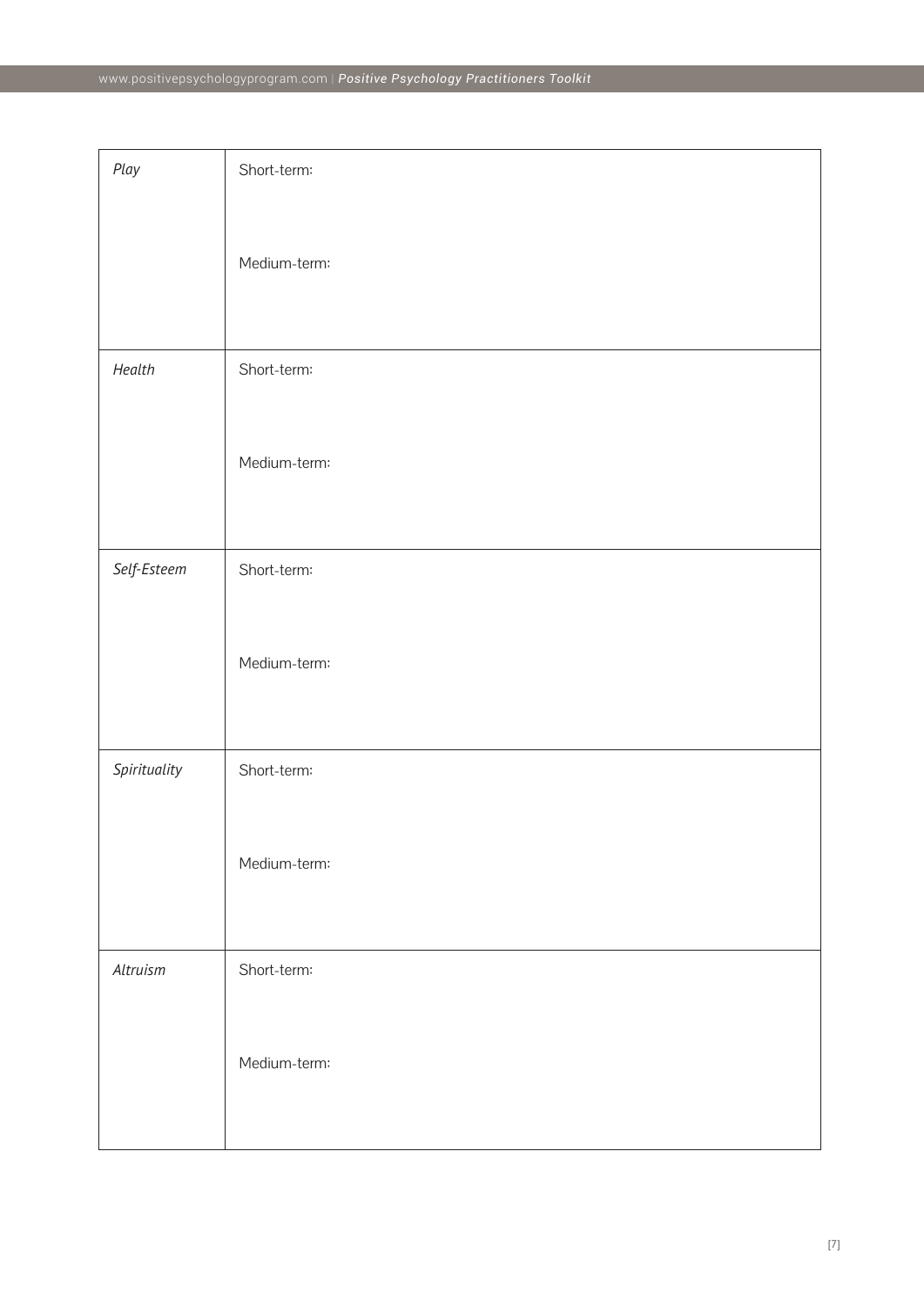| Learning   | Short-term:  |
|------------|--------------|
|            | Medium-term: |
| Creativity | Short-term:  |
|            | Medium-term: |
| Values     | Short-term:  |
|            | Medium-term: |
|            | Short-term:  |
|            | Medium-term: |

# *Step 3: Take action*

Now think about and recall your lifetime goals daily as you plan your days and your life. Make sure to try to embrace beliefs, habits, and routines that will help you in this endeavour and reduce the impact of habits, beliefs, and routines that block your progress. Even the books that you read, the media that you watch or the people you talk to may help you or hinder you in reaching personal goals.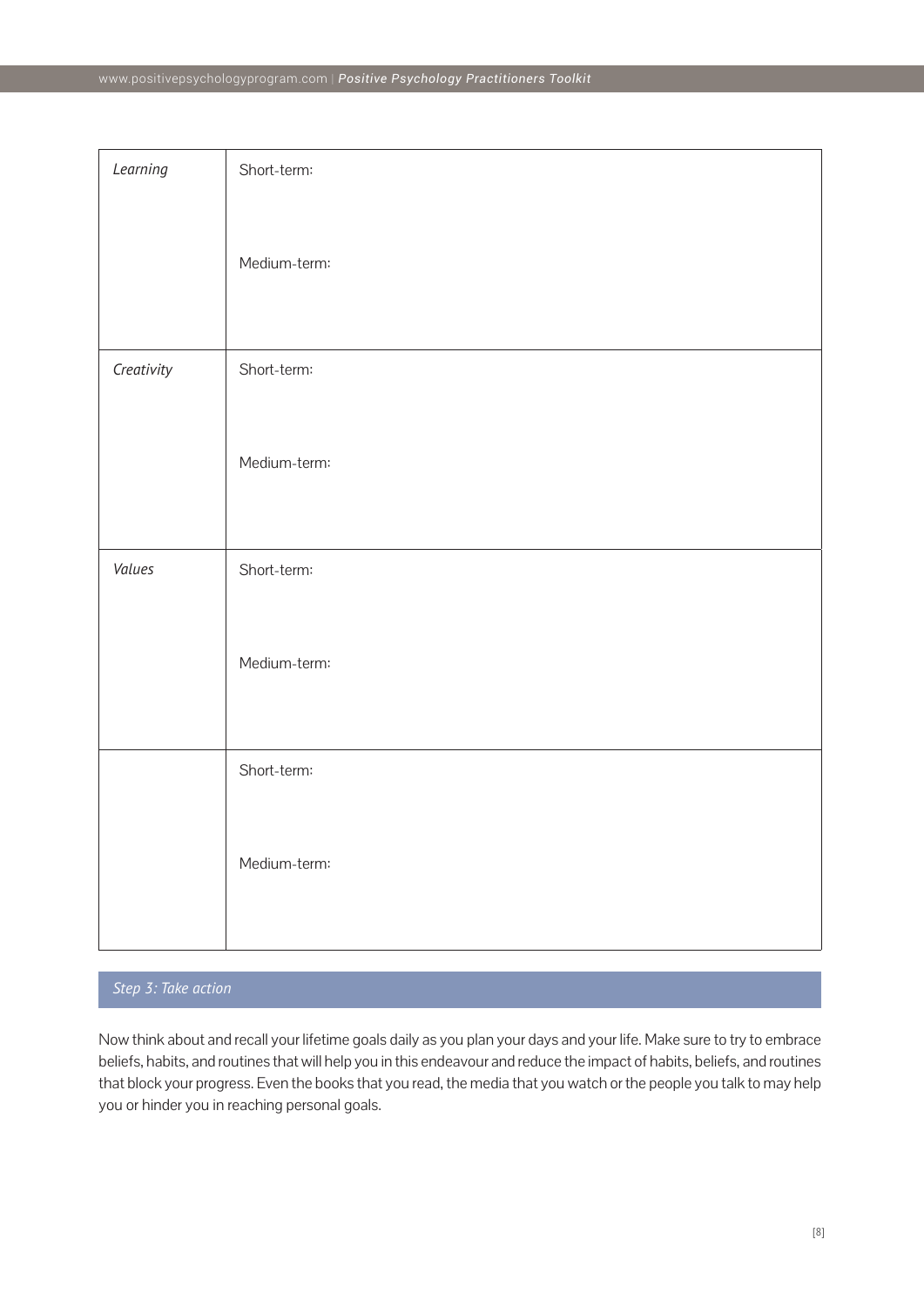## **Appendix:** Example of a completed vision quest

| Category      | My Long-Term Goal(s)                                                                                                                             |
|---------------|--------------------------------------------------------------------------------------------------------------------------------------------------|
| Love          | I seek a partner who shares common interests with me, loves and respects me for who I<br>am, and who makes me laugh.                             |
| Friends       | While I have many acquaintances, I would like a friend group that shares a common pas-<br>sion.                                                  |
| Relatives     | I want to see my extended family at least four times per year.                                                                                   |
| Children      | I would like to have one to two children at some point.                                                                                          |
| Home          | I would love to own a house in a jungle.                                                                                                         |
| Neighbourhood | I would like to live in a neighbourhood where we can trust one another to leave our houses<br>unlocked, that is safe, and where not many reside. |
| Community     | I would like to volunteer at least one time per month.                                                                                           |
| Money         | I would like to make \$100,000 annually.                                                                                                         |
| Work          | I would like to have a healthy work-life balance.                                                                                                |
| Play          | I want to go on amazing adventures.                                                                                                              |
| Health        | I want to run a half marathon.                                                                                                                   |
| Self-Esteem   | Every day, I want to wake up feeling great about myself, that I have a purpose in this world.                                                    |
| Spirituality  | I want to meditate regularly.                                                                                                                    |
| Altruism      | At least once a week, I want to perform a random act of kindness.                                                                                |
| Learning      | I want to read four books a month.                                                                                                               |
| Creativity    | I want to make time to do art.                                                                                                                   |
| Values        | I want my work to help others.                                                                                                                   |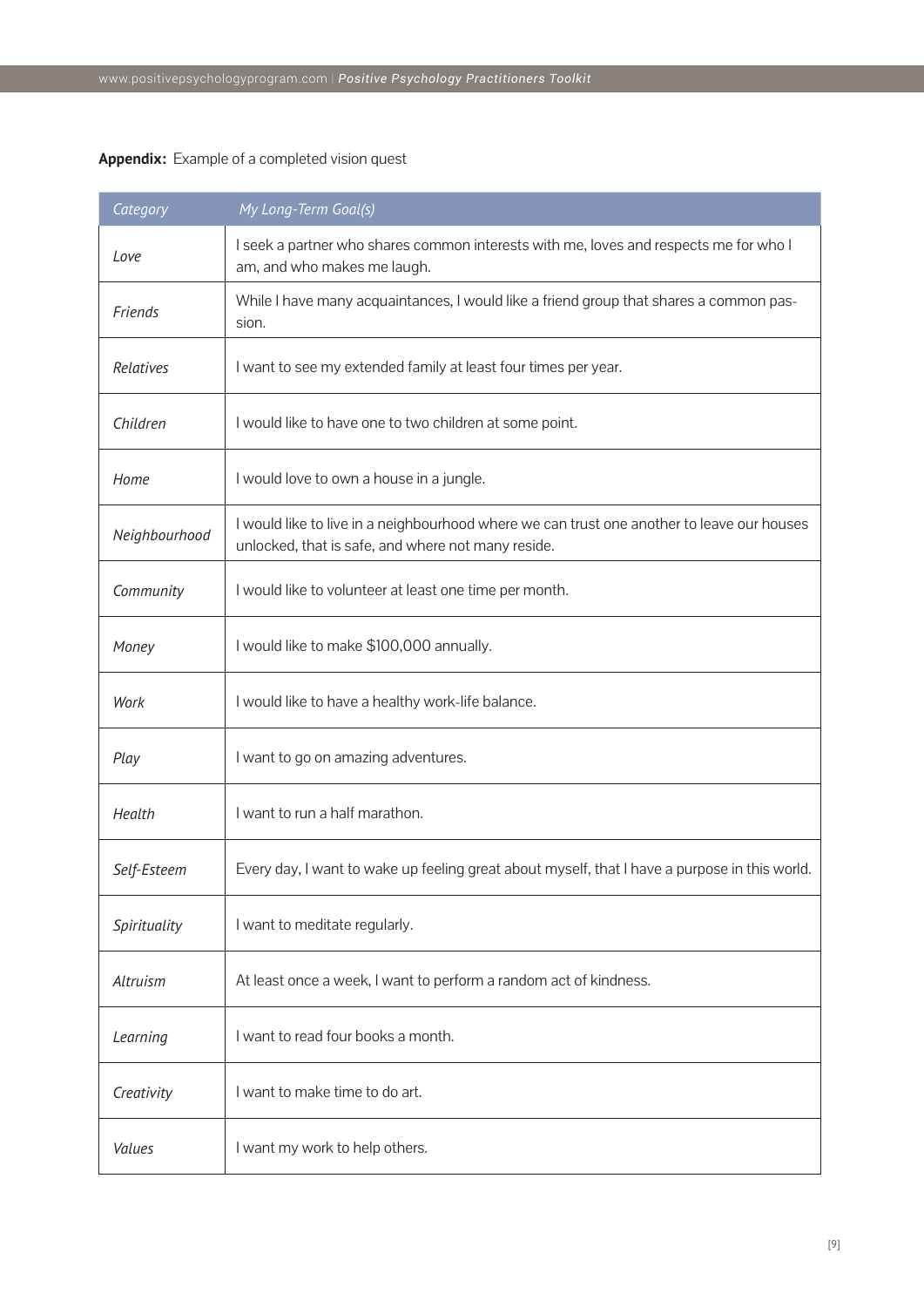| Category                                                                                                                                                                    | My Short & Medium-Term Goals                                                                                                                                                                                                                                                                                                                    |
|-----------------------------------------------------------------------------------------------------------------------------------------------------------------------------|-------------------------------------------------------------------------------------------------------------------------------------------------------------------------------------------------------------------------------------------------------------------------------------------------------------------------------------------------|
| Love:<br>I seek a partner who shares<br>common interests with me,<br>loves and respects me for<br>who I am, and who makes me<br>laugh.                                      | Short-term:<br>Join a club or local organization that is in alignment with my interests.<br>Medium-term:<br>Work on not being closed off and pessimistic. Work on writing in my<br>journal at least a couple of times a week to identify what mental barrier I<br>have to the concept of love.                                                  |
| Friends:<br>While I have many<br>acquaintances, I would like<br>a friend group that shares a<br>common passion.                                                             | Short-term:<br>Same short-term goal as the category of love: Join another club or local<br>organization that is in alignment with my interests.<br>Medium-term:<br>Say yes more when colleagues invite me out. Who knows what I can<br>learn about the people I work with day in-day out, outside of a work<br>environment.                     |
| Relatives:<br>I want to see my extended<br>family at least four times per<br>year.                                                                                          | Short-term:<br>Start by giving my cousins a call or a text every now and then.<br>Medium-term:<br>When at family reunions, which happen once a year, plan a date for the<br>next gathering right then and there.                                                                                                                                |
| Children:<br>I would like to have one to two<br>children at some point.                                                                                                     | Short-term:<br>Hold tight, find someone that I love and who loves me first. No short-term<br>goals at this point.<br>Medium-term:<br>Pick up and read a couple of books on how to be an effective parent.                                                                                                                                       |
| Home:<br>I would love to own a house in<br>a jungle.                                                                                                                        | Short-term:<br>Work on my savings-start consciously saving for a mortgage.<br>Medium-term:<br>Continue actively saving and figure out where in the world this dream<br>home could exist.                                                                                                                                                        |
| Neighbourhood:<br>I would like to live in a<br>neighbourhood where we can<br>trust one another to leave our<br>houses unlocked, that is safe,<br>and where not many reside. | Short-term:<br>Research safest countries in the world. Determine if I would want to live in<br>any of them. Based on the narrowed down list, compare this list to where<br>in the world my dream home locations could be.<br>Medium-term:<br>Keep my eyes and ears open to other possibilities about where such a<br>neighbourhood could exist. |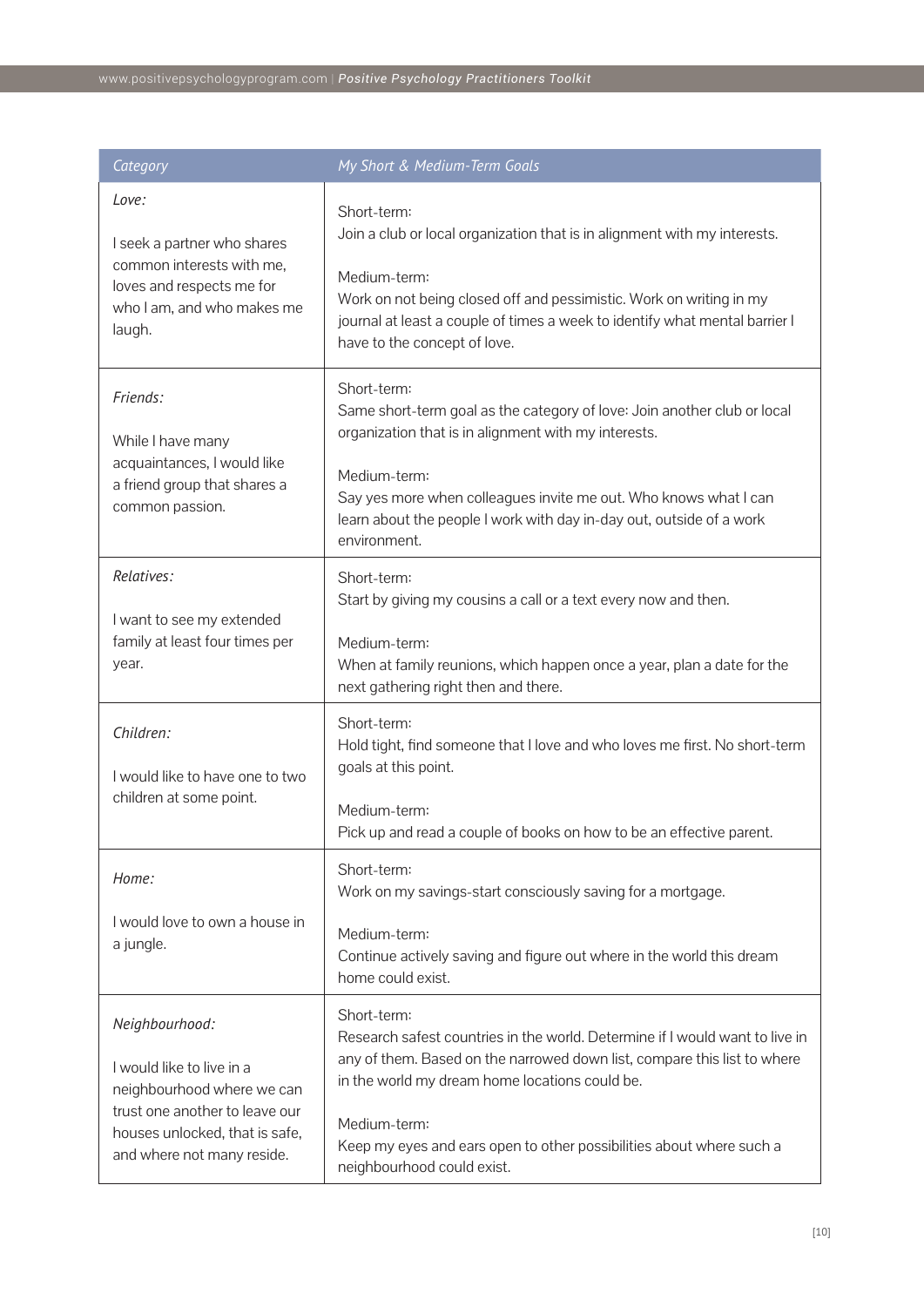| Community:                                                                                          | Short-term:<br>Figure out what organization that I would like to volunteer with.                                                                                                                            |
|-----------------------------------------------------------------------------------------------------|-------------------------------------------------------------------------------------------------------------------------------------------------------------------------------------------------------------|
| I would like to volunteer at<br>least one time per month.                                           | Medium-term:<br>Start by volunteering with the chosen organization once every other<br>month.                                                                                                               |
| Money:                                                                                              | Short-term:<br>Assess where I am and where I would like to be.                                                                                                                                              |
| I would like to make \$100,000<br>annually.                                                         | Medium-term:<br>Determine what career advancements must be made to get me to my<br>long-term goal.                                                                                                          |
| Work:                                                                                               | Short-term:<br>Turn off work email notifications on my smartphone.                                                                                                                                          |
| I would like to have a healthy<br>work-life balance.                                                | Medium-term:<br>When I leave work, keep everything there. Come home and take at least<br>an hour for myself.                                                                                                |
| Play:                                                                                               | Short-term:<br>Create a bucket list of where I want to go.                                                                                                                                                  |
| I want to go on amazing<br>adventures.                                                              | Medium-term:<br>Allocate 5% of every pay check to be saved for travel.                                                                                                                                      |
| Health:                                                                                             | Short-term:<br>Begin working out at least three days per week, with one of the three<br>workouts being a run.                                                                                               |
| I want to run a half marathon.                                                                      | Medium-term:<br>Choose a race and find a training program to follow leading up to race day.                                                                                                                 |
| Self-Esteem:                                                                                        | Short-term:<br>Start by grounding myself in the morning. I will do this by meditating for<br>ten minutes every morning after I wake up.                                                                     |
| Every day, I want to wake up<br>feeling great about myself, that<br>I have a purpose in this world. | Medium-term:<br>After having this regular practice for at least three months, start to journal<br>about what makes me happy. Who am I now? Who do I want to be? What<br>do I want people to remember me by? |
| Spirituality:                                                                                       | Short-term:<br>Set a reminder on my phone every morning to meditate for ten minutes.                                                                                                                        |
| I want to meditate regularly.                                                                       | Medium-term:<br>After having this regular practice for at least three months, increase the<br>time that I meditate by one minute every week.                                                                |